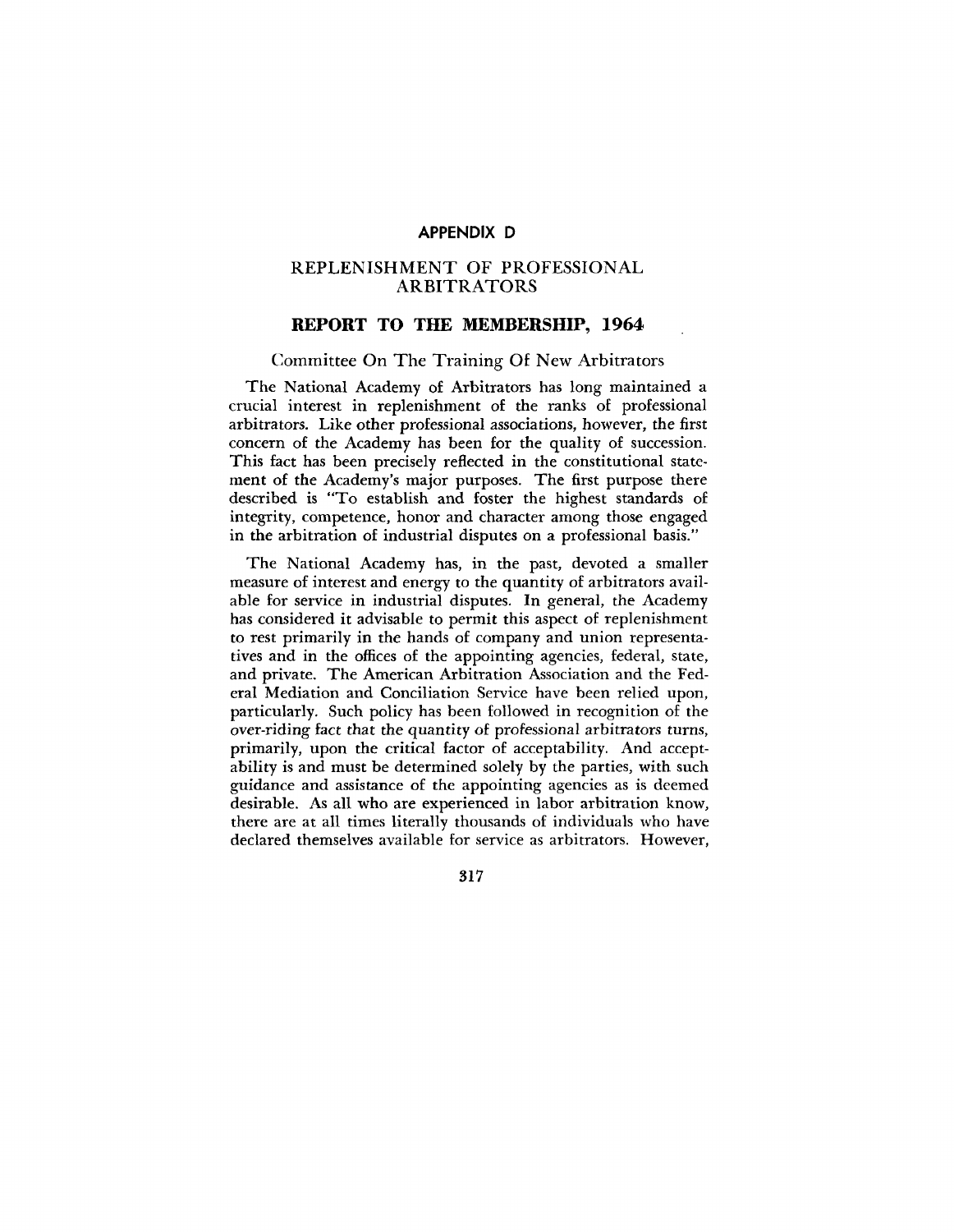among this large group, only those who find acceptability with the parties actually serve. This selective process will certainly continue to be as true in the future as in the past. This is as it should be.

Although quality of new arbitrators has been its primary interest, over its history the Academy has engaged in a number of: activities, either as a professional organization or through its individual members, that have related, directly or indirectly, to supply and replenishment of professional arbitrators.

In 1950, after a year's study, the Academy's Committee on Research and Education issued a "Report On The Education And Training Of New Arbitrators."<sup>1</sup> Some of the pertinent comments in that report are the following:

It appears, therefore, that the training problem is two-fold. On the one hand there is the problem of providing some means by which people who have an appropriate background and temperament for arbitration, and perhaps some experience, can achieve a greater mastery of the techniques—in other words, helping the amateurs to become less amateurish—and on the other hand there is the problem of making some provision for the training of a new generation of arbitrators. . . .

Since the number of new arbitrators who can be trained by the foregoing methods is necessarily very limited, the chief source of new blood in the profession will probably continue to be established lawyers, professors, and others who do not look upon arbitration as their primary source of income. Today there are undoubtedly hundreds of people who had some experience as panel chairmen for the War Labor Board and who may have handled one or two arbitration cases. Many of these people might make quite acceptable arbitrators with further experience or training. However, they cannot get the needed experience unless they are acceptable and, generally speaking, they are not acceptable unless they have had experience. Thus far the discussion has not turned up any method of training that seems to give much promise of being very helpful for such people. . . .

Since experience is unquestionably the best teacher in this field, as in so many others, and since there are many potentially able arbitrators whose services are not being used, the problem of maintaining an adequate supply of arbitrators now and in the future is to a large extent a problem of promoting the acceptability of newcomers. . . .

**l Published in** *The Profession Of Labor Arbitration* **(Washington, BNA, Incorporated, 1957), p. 170,**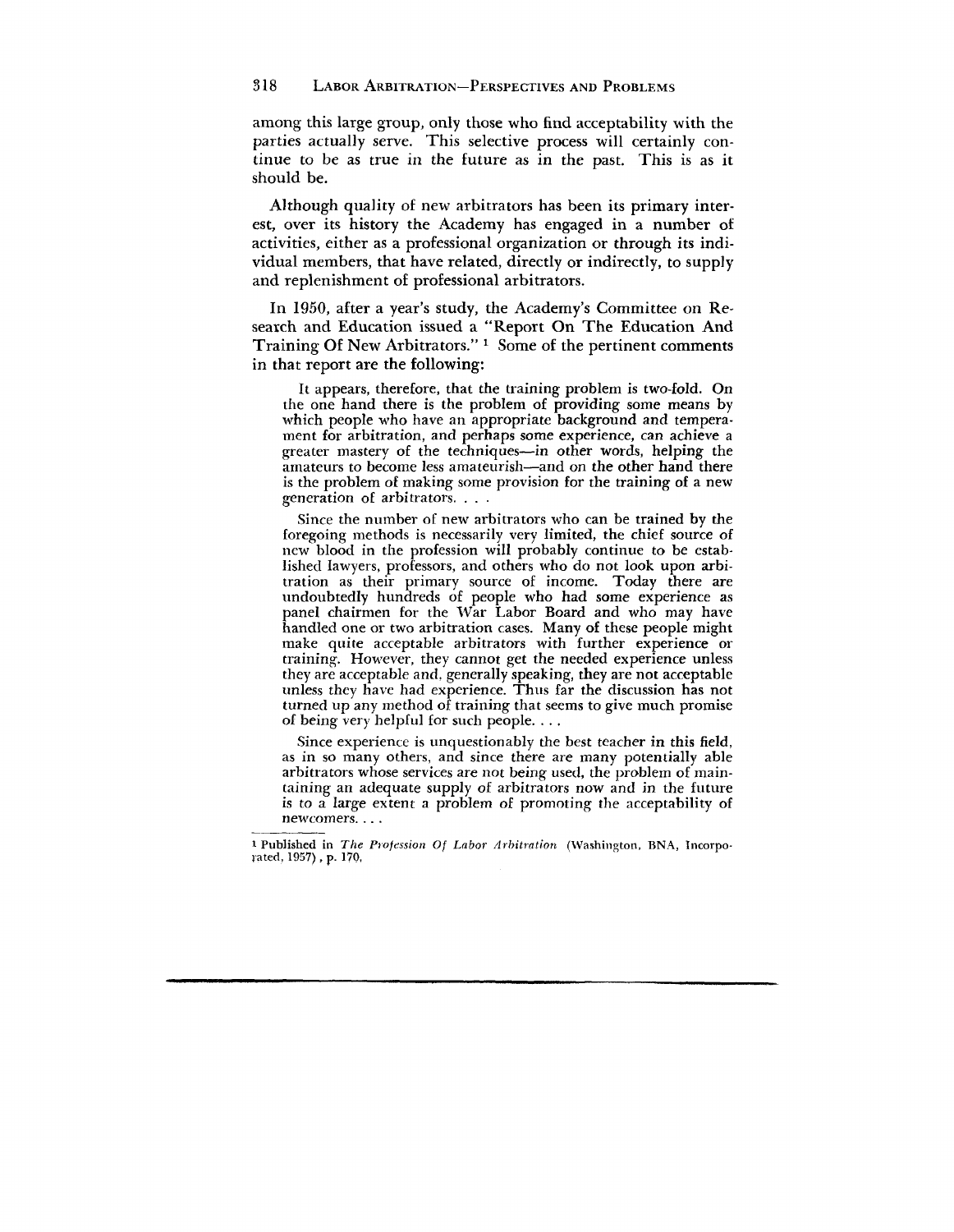The training of arbitrators and arbitration representatives is a field in which practically nothing has been done and in which a great deal should be done. Aside from our recommendation that universities be encouraged to offer special training to arbitration representatives, this committee is not ready to propose a program of action. Such a program should be developed primarily as the result of regional discussions, and we hope there will be a number of these during the coming year. Any profession worthy of the name devotes a great deal of attention to the training of practitioners in the field. If arbitration is to be recognized as a profession, we must give adequate attention to training for this new profession. In the opinion of this committee, it is most fitting that this Academy, the professional society of arbitrators, should make training for arbitration one of its major concerns.

In 1955 a Subcommittee of the Research and Education Committee issued an interim report which dealt with education and training for the arbitration profession.<sup>2</sup> Suggested programs included interneships with the appointing agencies, expansion of courses in arbitration and arbitration conferences, an arbitration student advisory service and interneships with individual arbitrators.

The Research and Education Committee, during the course of its activities, has further surveyed, considered, and advised upon such matters as appropriate educational preparation for the profession of arbitration, the nature, quantity, and location of available college curricula directed toward this goal and specific courses in the field. This Committee, as part of the general range of its duties, has also produced educational and research materials useful to the training of new arbitrators.

A paper surveying 1960 arbitration apprenticeships, by Academy member Arnold M. Zack, was published in the Proceedings of the Thirteenth Annual Meeting.<sup>3</sup>

A number of Academy members have directly influenced the supply of arbitrators by engaging in formal or informal training activities. Such members have often been those acting in continuous impartial umpireships but others, without such appointments, have also served as master journeymen.

<sup>2</sup> Published in *Management Rights And Tfie Arbitration Process* (Washington: BNA Incorporated, 1956), p. 230.

<sup>3</sup> Published in *Challenges To Arbitration* (Washington: BNA Incorporated, 1960) , p. 169.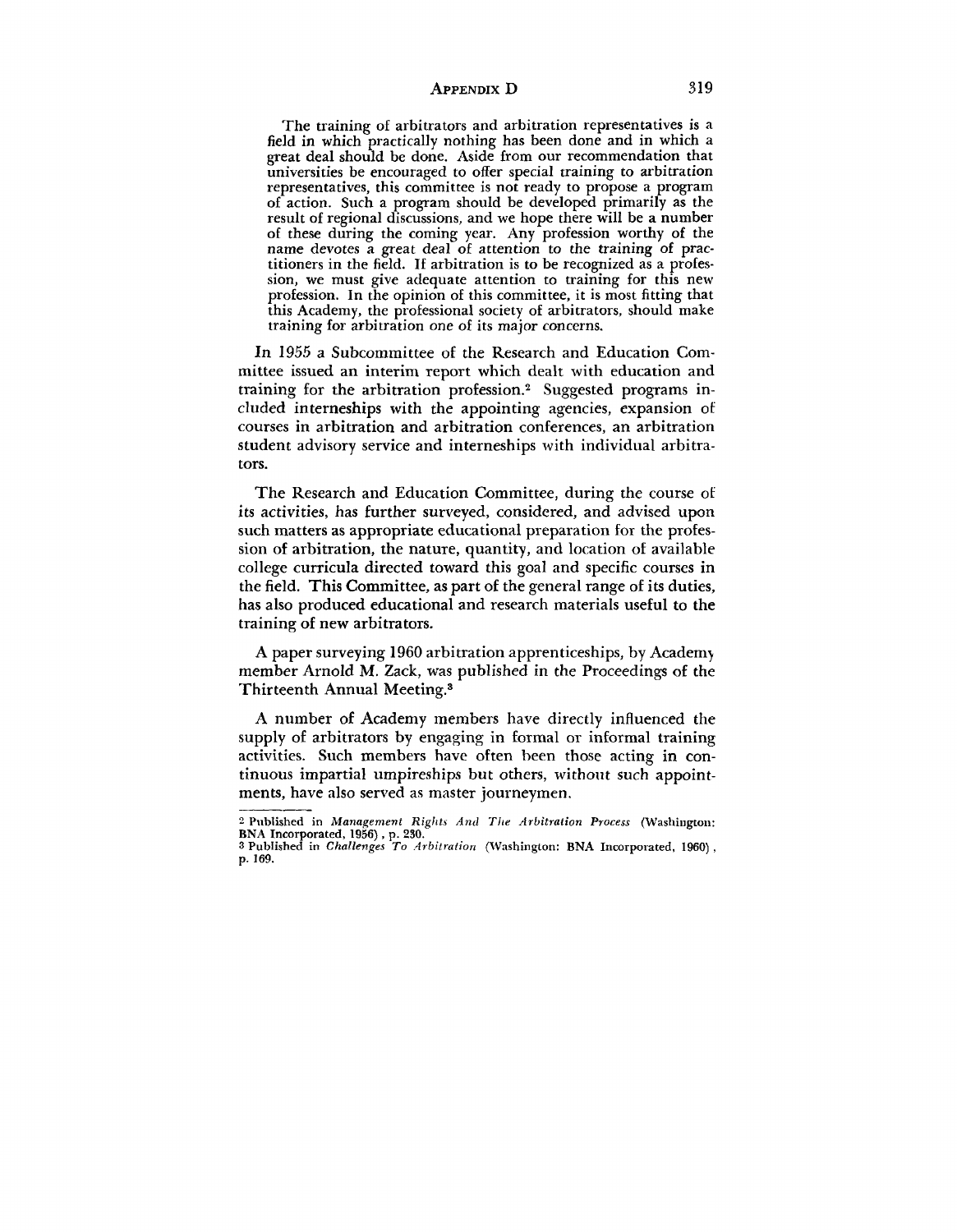The Academy's 1963 Member Survey, just completed, reports pertinent statistics of apprentice activities of National Academy members. Of 165 member questionnaire respondents, 14.5 percent indicated they had served as arbitrator trainers. The average number of apprentices trained was indicated as three. The questionnaire responses covered both formal and informal training arrangements and, presumably, spanned the entire arbitration careers of each of the respondants.

It is obvious, from the foregoing statistics, that only a few Academy members have found it possible to assist in augmentation of the supply of new arbitrators. This result is not wholly unexpected in light of the nature of professional arbitration service. In this service, the relationship between the arbitrator and his clients is highly personal and many arbitrators doubtless have hesitated to intrude a fourth party into this relationship. Another compelling reason playing upon the vast majority of arbitrators has certainly been the cost in time that apprentice acceptance necessarily entails. This consideration is an especially forceful barrier for the part-time arbitrators, who constitute the largest segment of professional arbitrators. Viewed from the opposite side, there is the problem of time investment by the potential apprentice in arbitration. Not many among the total potential of trainers have been in a position to compensate their apprentices. The apprentices must, in most cases therefore, take care of their economic necessities in other endeavors while they serve their apprenticeships. This fact certainly has acted as a deterrent for potential apprentices. Another deterrent for the trainer, especially if he is a part-time arbitrator, is the fact that apprentices usually cannot contribute significantly or effectively to the work of the trainer. For the greatest part of their terms, they are not sufficiently experienced to do so and, in any event, the delicate personal relationship between the trainer and the parties usually makes a significant contribution by the apprentice, even if it were possible, undesirable and undesired, at least in the view of many potential arbitrator trainers.

The probability that most member apprentice training of arbitrators has, in the past, been performed by continuous impartial umpires, or by other arbitrators in an analogous position, is suggested by the fact that the 1963 Member Survey reports that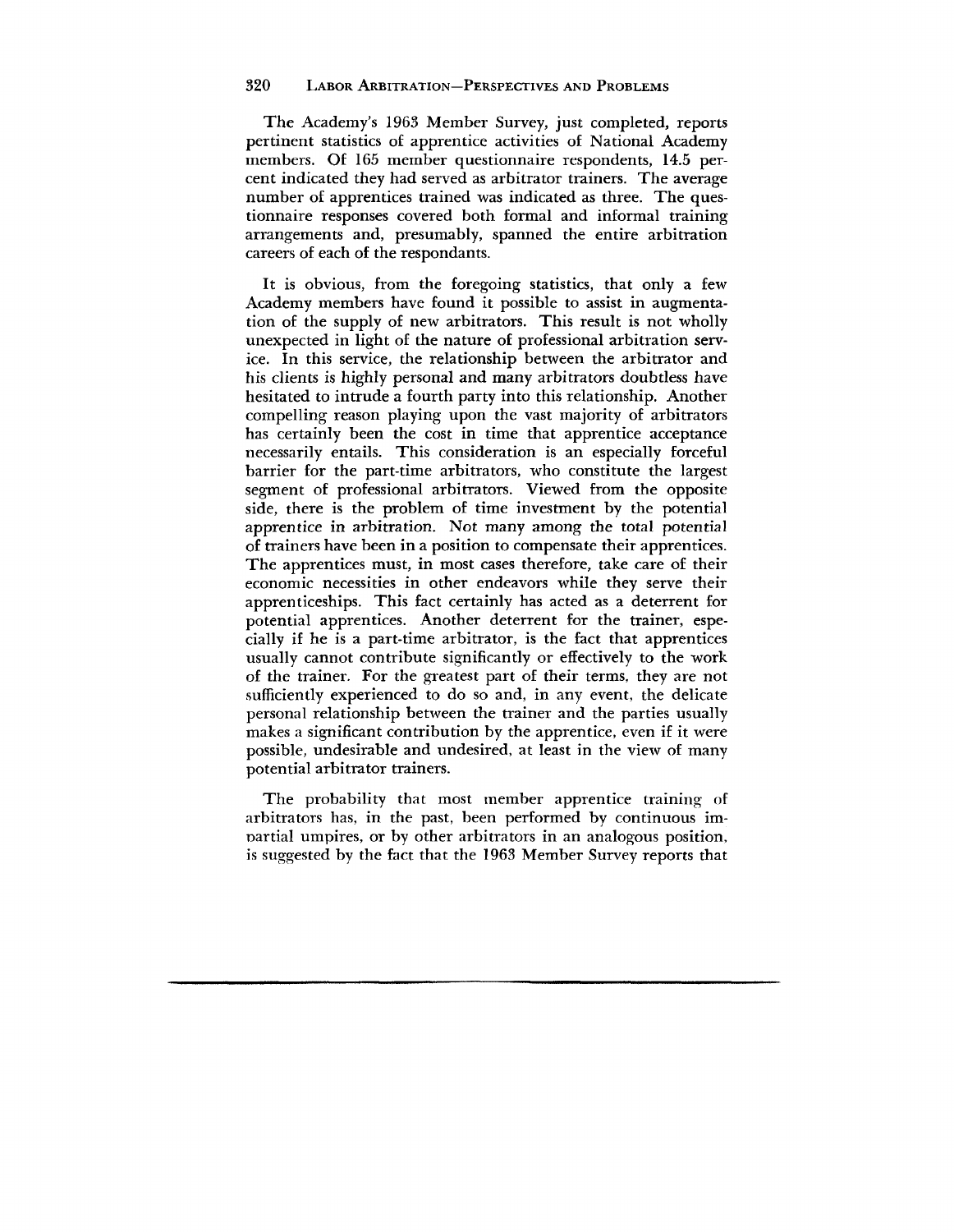of the 18 Academy members who began their work by apprenticeship, 13 received significant remuneration during apprenticeship. Only the continuous umpire situation normally permits such level of compensation of apprentices.

Other significant statistics from the Member Survey relate to training of present members of the Academy. Ninety percent of 175 survey respondants reported that they did not serve as apprentices. Plainly, apprenticeship service was not a prime requisite for successful entrance to arbitration for present Academy members. The statistics of source of first case of Academy members probably confirms this conclusion. Thirty percent of members received their first arbitration case directly from the parties, 63 percent from an appointing agency. Only four percent obtained their first case through "another arbitrator," who might have been, but not certainly was, a trainer.

Member statistics show, finally, that there has been little increase in recent years in the number of Academy members introduced to arbitration by use of the apprentice system. In the decade of the 1940's, seven were so trained; in the decade of the 1950's, the total was nine. If the member figures are representative, as they probably are, it thus appears that there has been no significant increase in recent years in the use of the apprentice system as a method for expanding the quantity of new arbitrators.

At the Fifteenth Annual Meeting of the Academy an extensive workshop session was devoted to problems related to providing suitable training and gaining acceptability for new arbitrators. One examination of these problems, that furnished a backdrop for the workshop discussions, was a Report of the Committee on Labor Arbitration of the Labor Relations Law Section of the American Bar Association.<sup>4</sup>

During the last two years, the Academy has undertaken a more active role in efforts to augment the quantity of acceptable arbitrators. This policy was instituted under the presidency of Benjamin Aaron and continued under Sylvester Garrett's succeeding term. The new policy was established as the major activity of the

<sup>4</sup> The account of the 1962 workshop on The Development of Qualified New Arbitrators as well as the Report of the Committee on Labor Arbitration are published in *Collective Bargaining and The Arbitrator's Role* (Washington: BNA Incorporated, 1962).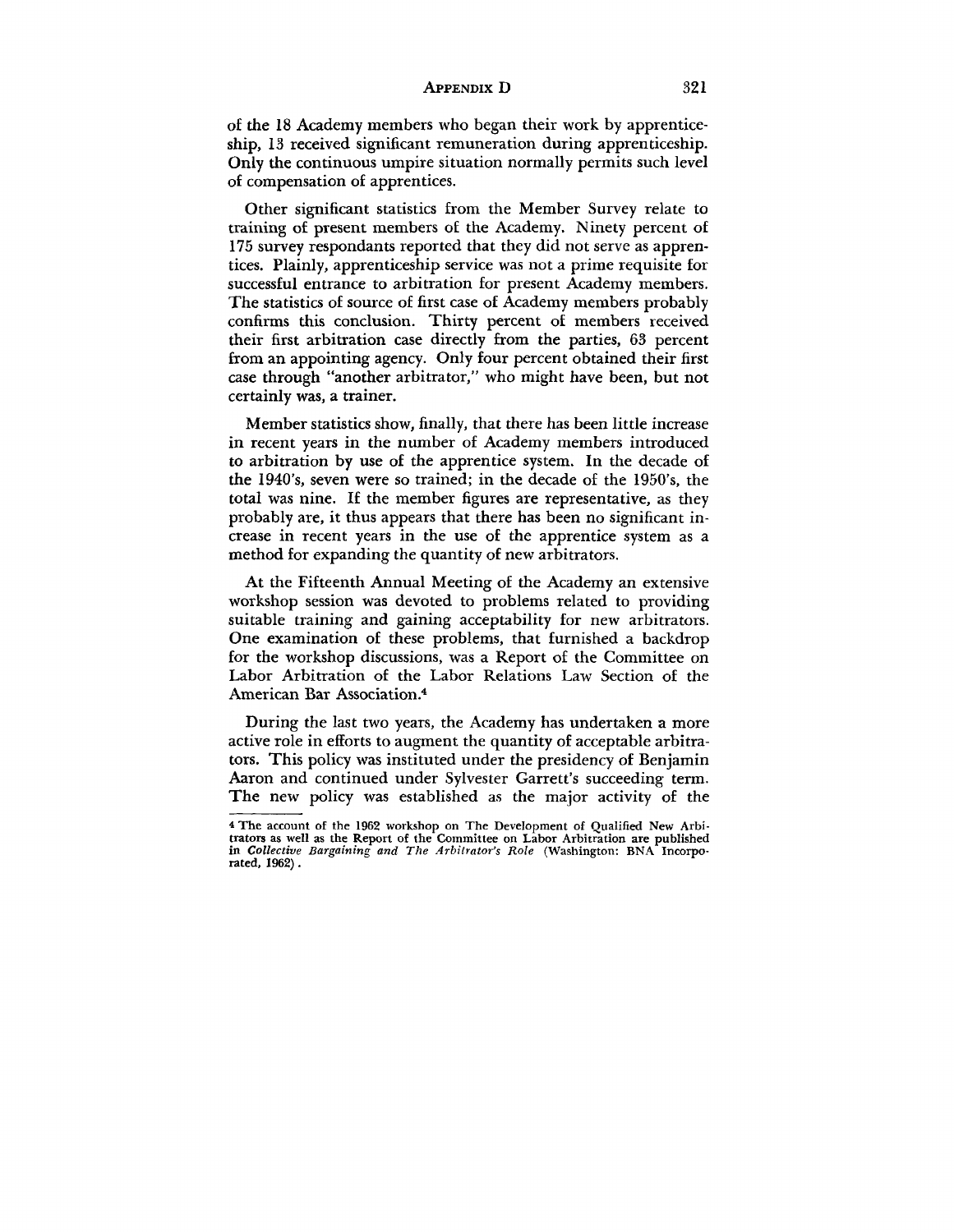### 322 LABOR ARBITRATION—PERSPECTIVES AND PROBLEMS

Academy for both 1962 and 1963. In the spring of 1962, the American Arbitration Association and the Federal Mediation and Conciliation Service concluded that shortages of acceptable arbitrators in certain regions of the country required programs in those localities. The Academy was requested to cooperate and agreed to do so. Conferences between Academy officials and representatives of the appointing agencies led to the institution of the Chicago arbitrator training program, probably the first venture of its type ever undertaken.

### *The Chicago Program*

The Chicago training program was initiated and planned by the American Arbitration Association and the Federal Mediation and Conciliation Service. It was administered in the Chicago American Arbitration Association offices by the Chicago Regional Manager. The role of the Academy was consultative and cooperative. However, all of the training at hearings and generally with respect to the particular arbitration cases heard was done by Chicago regional members. All members were invited to serve as instructors by letter from the Regional Chairman. A significant number of Chicago members accepted the invitation. During the course of the September, 1962-August, 1963 period, all of the 14 trainees accompanied members to hearings at least once; some attended several times. The time and energy expended in this endeavor by cooperating members was substantial. Attendance of trainees at hearings was arranged by either the Regional Manager, where American Arbitration Association cases were involved, or by the individual arbitrators, in other cases. Attendance of trainees at hearings occurred, of course, only after permission of the parties had been secured.

The apprentice arbitrators were requested to prepare their own opinions and awards on the basis of the evidence produced at the hearings. Subsequently, and only after the actual opinions and awards had been released, the arbitrators analyzed and discussed the trainees' practice awards with them. Unfortunately, it would seem, only a few of the trainees chose to write practice opinions and awards. The reluctance of a substantial portion of the trainees to devote the time required to this phase of the apprentice pro-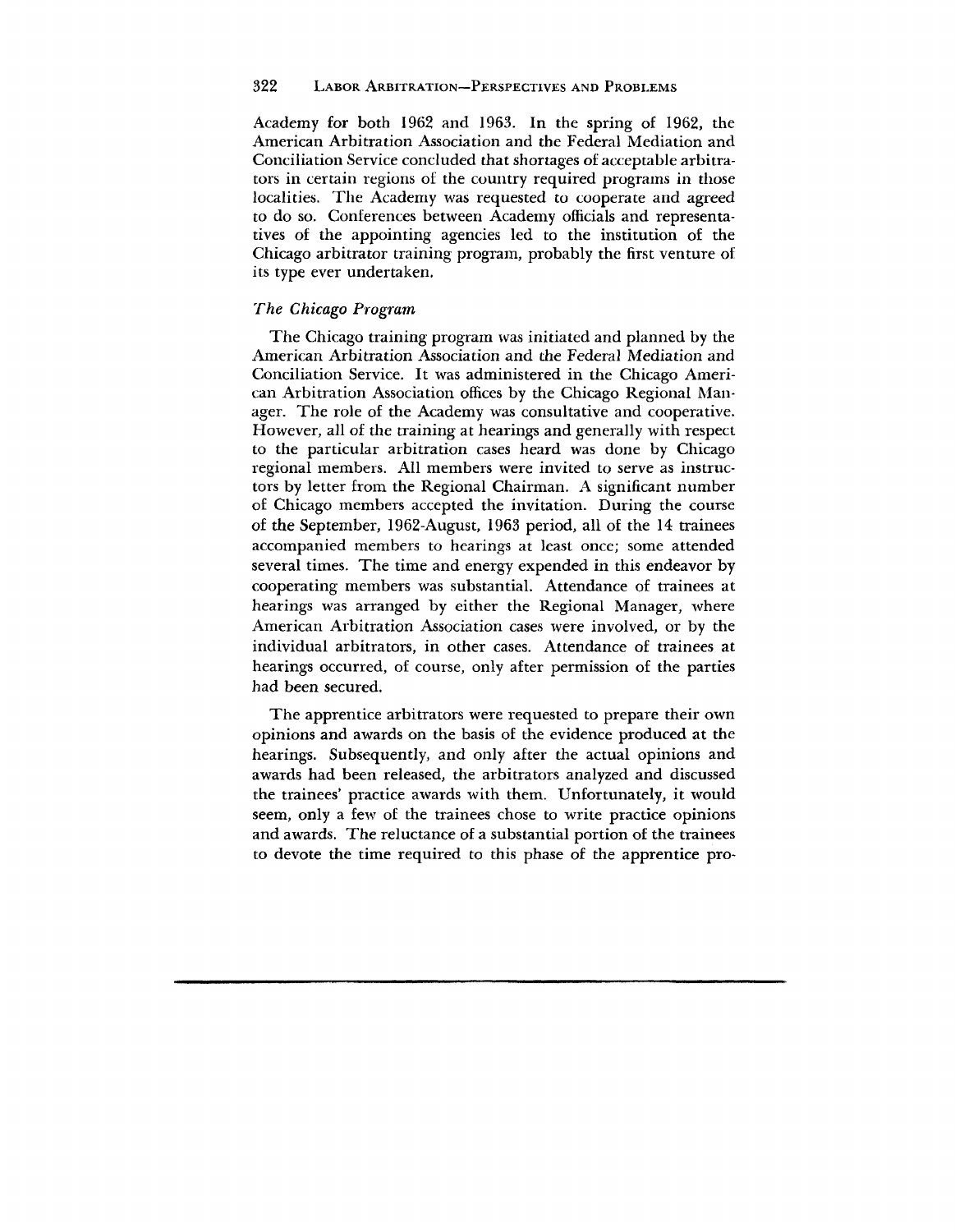gram was an unexpected development which reduced greatly the value of the trainees' attendance at hearings.

The 14 trainees were selected by the appointing agencies after a preliminary meeting between representatives of these organizations and national representatives of the Academy.

The American Arbitration Association and the Federal Mediation and Conciliation Service appointed a local Labor-Management Advisory Committee to assist and support the program.

The Chicago program was initiated by a one day "training institute" held at the Palmer House in September, 1962. Morning sessions were devoted to arbitration procedures and practices and were conducted by major representatives of the appointing agencies. Afternoon sessions included a talk by a regional member on problems and pitfalls confronting new arbitrators and a panel discussion by arbitrator, union, and management representatives on the subject "What Labor and Management Expect of *Ad Hoc* Arbitration."

The table on page 324 summarizes the statistical aspects of the Chicago program. The statistical record has been updated to December 15, 1963.

Comments on the foregoing record are the following: Three trainees did not complete the full-year program. One transferred to another locality in June, 1963. Two others withdrew on their own initiative, in April and June, 1963. One of these two had received no appointments either before or during the program. Arbitrator H, obviously the most successful member of the group, withdrew because he felt identification with the program was hurting more than it was helping him. It is highly doubtful that the program can, with accuracy, cite arbitrator H as one of its successes. Prior to commencement of the program, he had been closely associated with a prominent Chicago arbitrator and, certainly as a consequence, he had in the prior period already received more appointments than he received from the American Arbitration Association office during the time he participated in the program (a total of three). His total score of 10, stated in the table, demonstrates that his acceptability has continued up to December, 1963.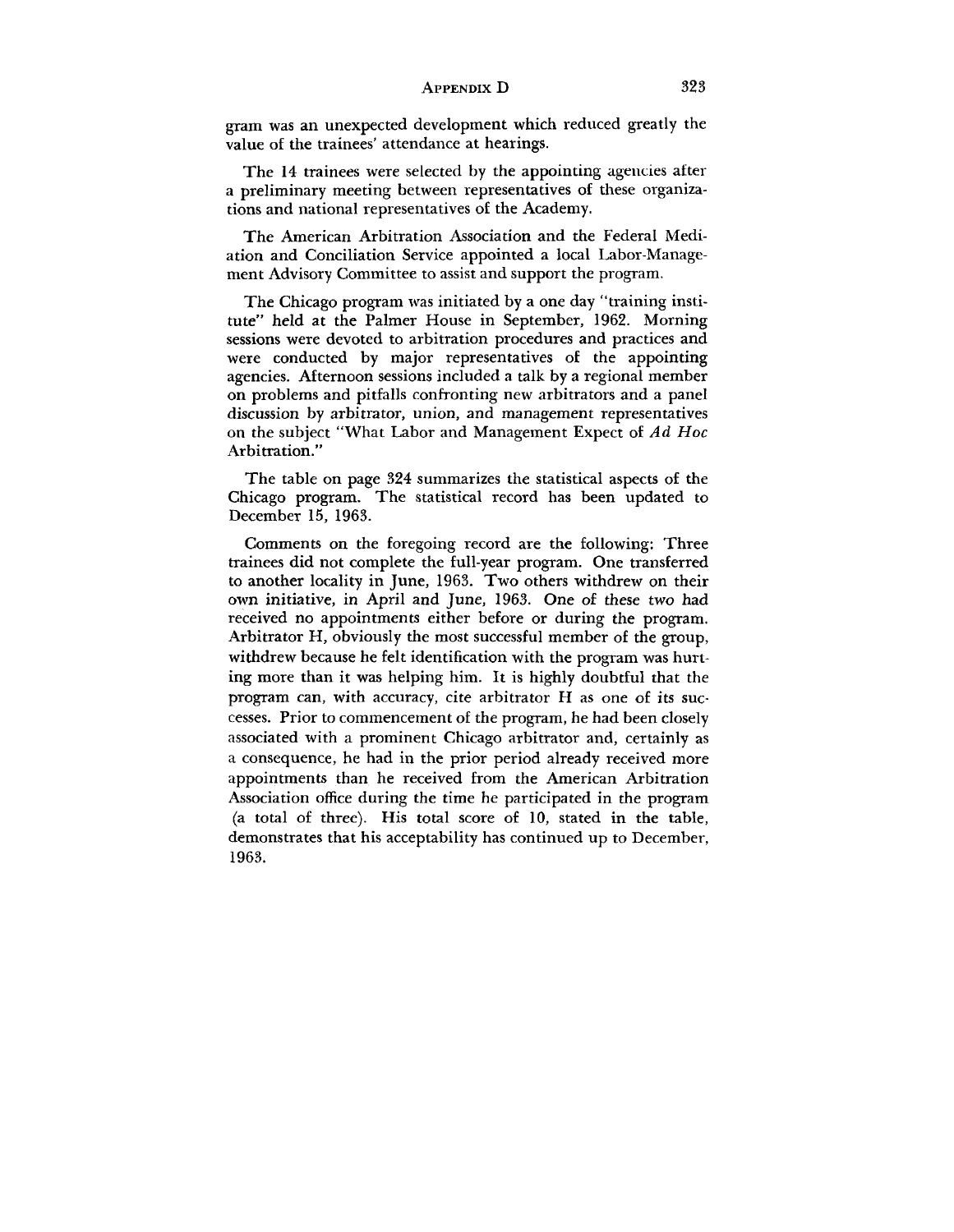# RECORD OF CHICAGO ARBITRATOR-TRAINING PROGRAM

| Arbitrator     | Name<br>submitted | Company<br>acceptance | Union<br>acceptance | Selected as<br>arbitrator |
|----------------|-------------------|-----------------------|---------------------|---------------------------|
| A <sup>1</sup> | 3                 |                       | 2                   |                           |
| B              | 16                | 8                     | 6                   | 2                         |
| $\overline{C}$ | 23                | $\overline{3}$        | 2                   |                           |
| D              | 9                 |                       |                     |                           |
| E              | 19                |                       | 3                   |                           |
| F              | 16                |                       | 2                   |                           |
| G              | 22                | 3                     | 5                   |                           |
| $\mathbf{H}^2$ | 63                | 22                    | 25                  | 10                        |
|                | 20                | $\overline{2}$        |                     |                           |
|                | 12                | 0                     | 4                   |                           |
| K              | 23                | 3                     | 3                   |                           |
| L              | 4                 |                       |                     |                           |
| M <sup>3</sup> | 14                |                       |                     |                           |
| N <sup>4</sup> | 9                 |                       |                     |                           |
| Totals         | 253               | 43                    | 72                  | 13                        |

#### Sept. 17th, 1962 through Dec. 15, 1963

1 Not participating in program after April, 1963.

2 Not participating in program after June, 1963.

3 Not participating in program after June, 1963. 4 Deceased, December, 1963.

If Arbitrator H is excluded from the results of the program, the record shows that only two of the other 13 trainees received a total of three appointments over a period of approximately one year, in spite of the very creditable general exposure which the table reveals. Eleven of the 13 received no appointments.

It is worthy of emphasis that the table shows that company representatives were almost twice as reluctant to accept an untried arbitrator as were unions. Unions accepted 72 times and companies 43 times. This reaction is believed to be representative of a reaction that may well exist in other areas of the country.

As a summary judgment, it can be said that the Chicago program was highly successful in terms of Academy cooperation, American Arbitration Association regional office administration, and in terms of time and effort expended by member-trainers. It is possible that one or two established arbitrators may yet emerge from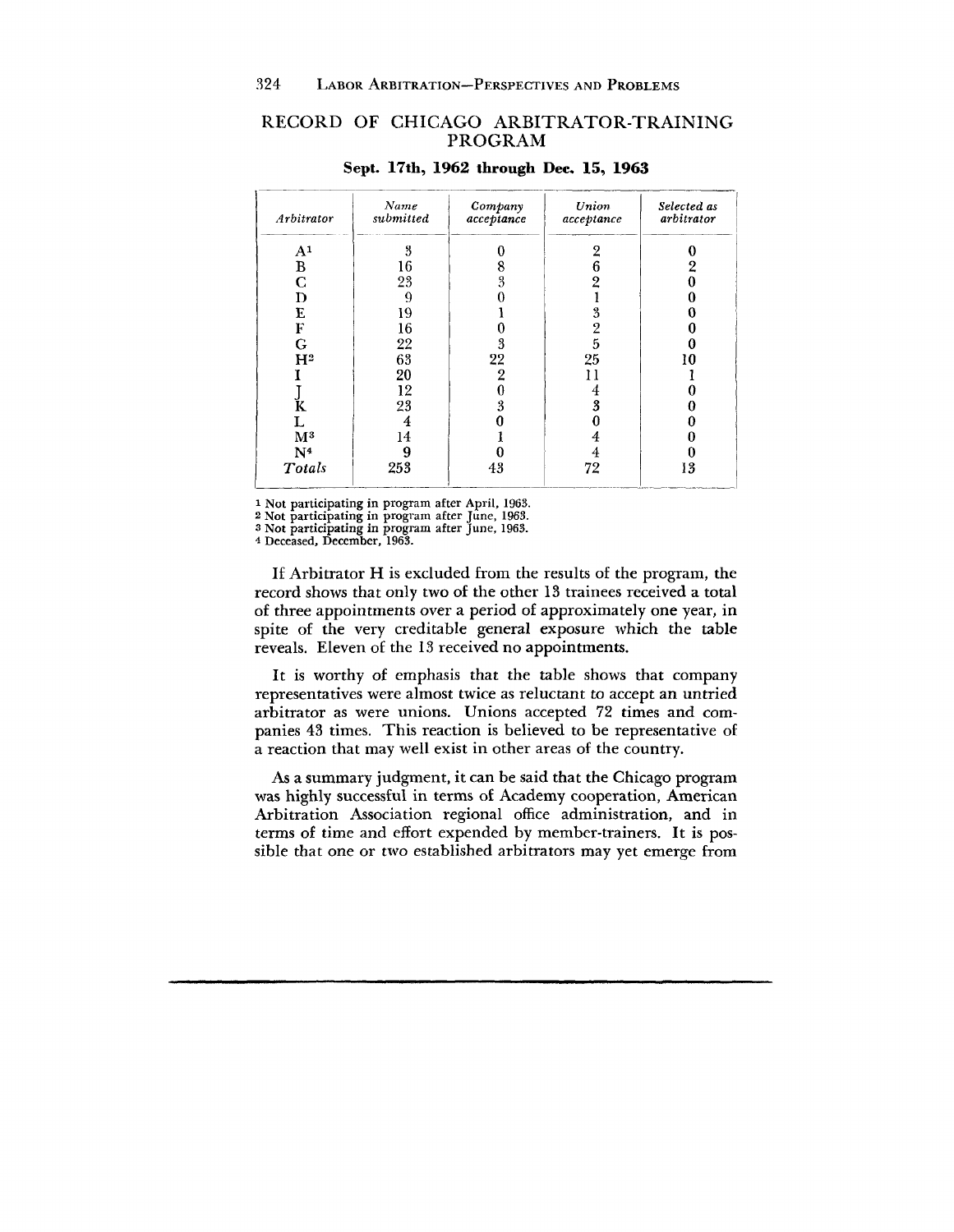the program. It is still too early to draw a final conclusion. One of the aspects of the 1963 Member Survey suggests that eventual success or failure may be fully revealed only over a considerable period of time. The Survey reveals that Academy members who began their careers by apprenticeship average 21 months before they received their first appointment.

### *Further Planning*

In the late spring of 1963, the appointing agencies decided to initiate arbitrator-training programs in two other reported shortage areas, northern Ohio and Pittsburgh. Plans for these additional programs were discussed at a New York City meeting of representatives of the appointing agencies and of the Academy. At this meeting, on May 17, 1963, the Chairman of the present Committee submitted a set of recommendations for the new programs, based upon the Chicago experience. These recommendations suggested the following:

1. The introductory or training "institutes" should be extended well beyond one day. At least several days (or a series of Saturday mornings) should be made available to and required of the trainees. Even a minimum educational program, worthy of the name, necessitated an indoctrination period beyond that utilized in Chicago. It was suggested, also, that the forthcoming "institutes" include a greater amount of instruction from senior Academy regional members and, perhaps, from local union and management representatives, too.

2. Members of Academy regional groups should be invited to participate more actively and at an earlier time in nomination and selection of trainee candidates. It would be understood, however, that final selection would remain with the appointing agencies.

3. Consideration should be given to assignment of each trainee to a single arbitrator, to achieve the advantages of greater concentration of instruction and simplification of the administrative problem of arranging attendance at hearings.

4. Trainees should be required to study evidence and argument and write practice opinions and awards.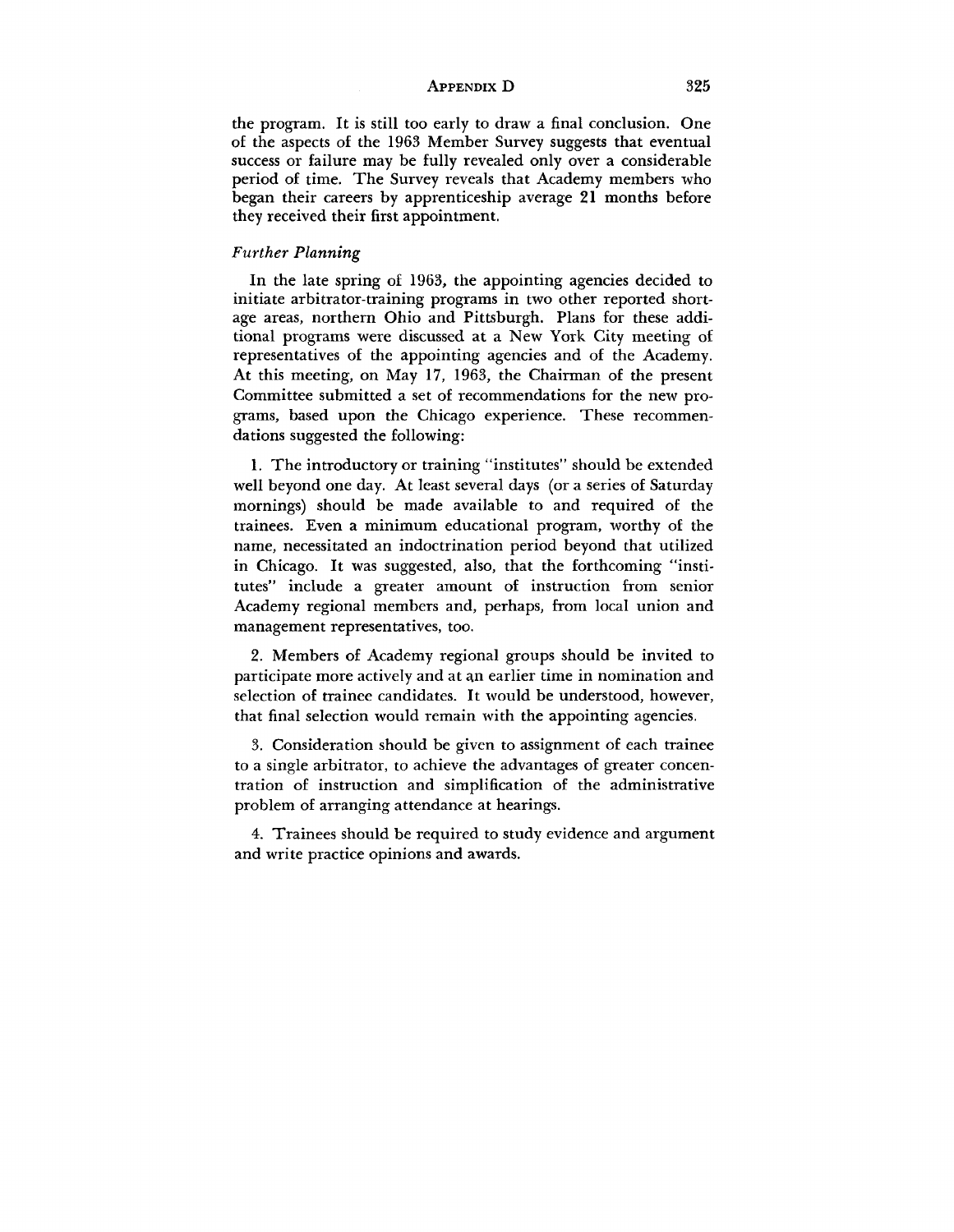5. Consideration should be given to acceptance of a smaller number of trainees than in the Chicago program.

Preliminary to establishment of the new programs, Donald Straus, President, American Arbitration Association, Joseph Murphy, Vice President, American Arbitration Association, Herbert Schmertz, General Counsel, Federal Mediation and Conciliation Service, President Sylvester Garrett and the present Chairman of Committee held luncheon meetings with invited union and management groups in Pittsburgh and Cleveland on June 19 and 20, 1963. These meetings were designed to learn the reaction of these groups and to enlist their support for the programs. On the same days, dinner meetings were held with Academy members in the two regions. In both areas the responses were favorable. Labor-Management Advisory Committees were subsequently constituted in Pittsburgh and in the northern Ohio regions. In both areas, regional Academy members cooperated with the appointing agencies and the union-management committees in nomination and selection of candidates.

## *The Pittsburgh Program*

The initial session in the program for training new arbitrators was held at the Penn-Sheraton Hotel, Pittsburgh, Pennsylvania, on October 18, 1963. The morning sessions were conducted by representatives of the appointing agencies and considered practices and procedures in labor arbitration. In the afternoon sessions union and management representatives discussed "What Management and Labor Expect From The New And Beginning Arbitrators." The Academy's regional chairman spoke on "Problems Of The New Arbitrator."

Under the Pittsburgh program, only seven trainees were selected. It was felt that with a small number a more effective exposure could be achieved. Local Academy members were given the opportunity both to make nominations and to comment on the trainees chosen.

Attendance at actual hearings began in December, 1963, and sufficient hearings were arranged so that all but one trainee was able to attend at least one during that month. It was also determined that, where possible, two trainees would be permitted to